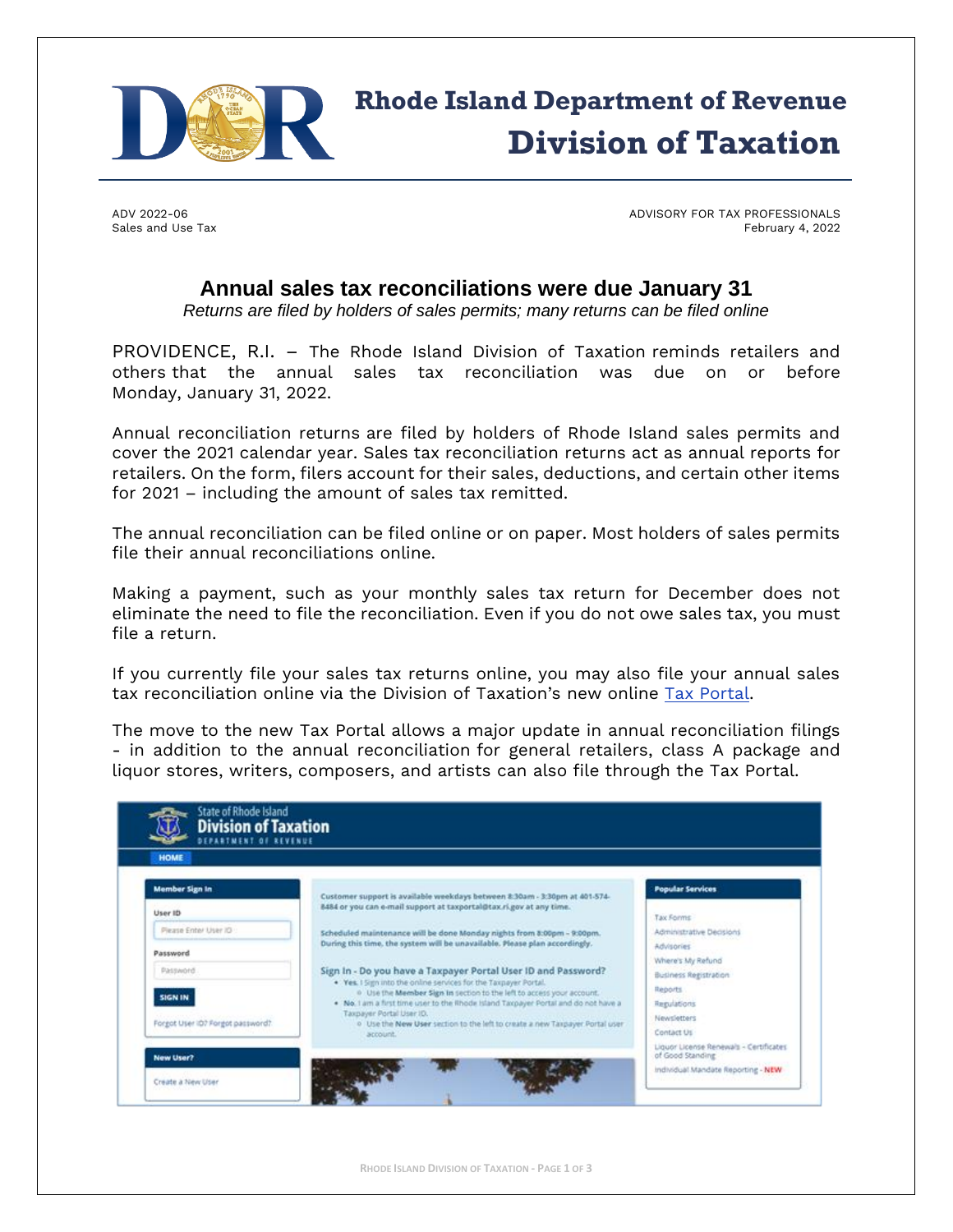When preparing to file your annual sales tax reconciliation return, please keep the following points in mind:

- The Division of Taxation may have sent you a mailer reminding you of your obligation to file your sales tax reconciliation return. The mailing is a reminder only. It is not a notice or indication that the annual reconciliation is delinquent and/or not filed.
- The sales and use tax reconciliation is an annual filing and is separate from your regular monthly or quarterly sales and use tax return. There is no change to the schedule for making sales and use tax payments or for filing sales and use tax returns.
- If you do not have an account for the Division's new Tax Portal, you will need to create one and request your new PIN be mailed to you. Guest Payments and/or Guest Returns are also available in certain circumstances.

## **HIGHLIGHTS**

- If you hold a Rhode Island sales tax permit, you must file an annual reconciliation – an annual return.
- The annual reconciliation return covers the 2021 calendar year. On it, you report sales, deductions, and other items.
- The reconciliation return was due on or before January 31, 2022. It can be filed electronically, or on paper. Most annual reconciliation returns are filed online through the Division's Tax Portal.

For those who file their annual sales tax reconciliation on paper, forms are available on our website at [https://tax.ri.gov/forms/business-tax-forms/sales-excise-forms.](https://tax.ri.gov/forms/business-tax-forms/sales-excise-forms)

There are three versions of the annual reconciliation for 2021: One is specifically for writers, composers, and artists. One is for class A package and liquor stores. One is for all other retailers. All are on the Division's website.

| Sales and use tax - annual reconciliation |                                                                                        |                         |  |
|-------------------------------------------|----------------------------------------------------------------------------------------|-------------------------|--|
| <b>FORM NUMBER</b>                        | <b>WHO USES THE FORM</b>                                                               | <b>AVAILABLE ONLINE</b> |  |
| Form $T-204W-$<br>Annual                  | Writers, composers, artists                                                            | Click here              |  |
|                                           | Form T-204A-Annual Alcoholic beverages return for class A<br>package and liquor stores | Click here              |  |
|                                           | Form T-204R-Annual All sales permit holders not mentioned<br>$above*$                  | Click here              |  |
| * Most retailers use Form T-204R.         |                                                                                        |                         |  |

Note: When filing the annual reconciliation, use the current year version of the form – the one for 2021. Do not use a prior-year form. Prior-year forms should only be used if the prior-year filing was delinquent or needs to be amended.